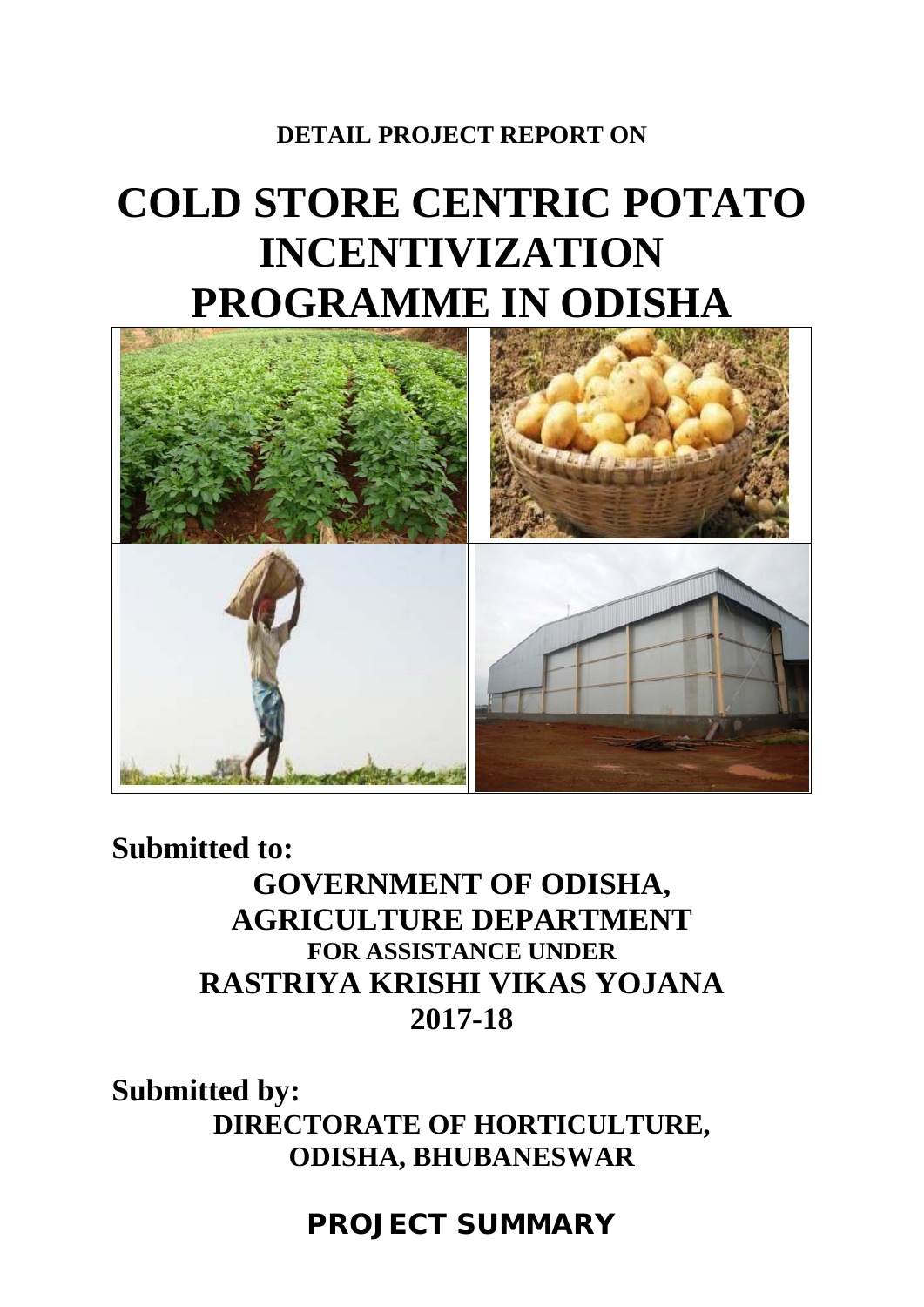| Name of the Project | : Cold Store Centric Potato Incentivization<br>Programme in Odisha                  |
|---------------------|-------------------------------------------------------------------------------------|
| Proposed Work       | : Supply of inputs to the potato<br>farmers to enhance production and productivity. |
| Site                | : All the districts of Odisha (Farmer's Field)                                      |

Project cost & Sourcing of Funds:

| Year    | <b>Physical Target</b><br>(in Ha) | Assistance per ha<br>$(Rs.)$ including | <b>Financial Target</b><br>(Lakh Rs.) |
|---------|-----------------------------------|----------------------------------------|---------------------------------------|
|         | Rabi                              | Monitoring $&$<br>Evaluation           | Rabi                                  |
| 2017-18 | 2500                              | 15150.00                               | 378.75                                |

| Source of fund        | Rastriya Krishi Vikash Yojana                       |
|-----------------------|-----------------------------------------------------|
|                       | 2017-18: Rs.378.75 lakhs                            |
| Implementing Agency : | Directorate of Horticulture,<br>Odisha, Bhubaneswar |

# **COLD STORE CENTRIC POTATO INCENTIVIZATION PROGRAMME IN ODISHA**

**1. INTRODUCTION**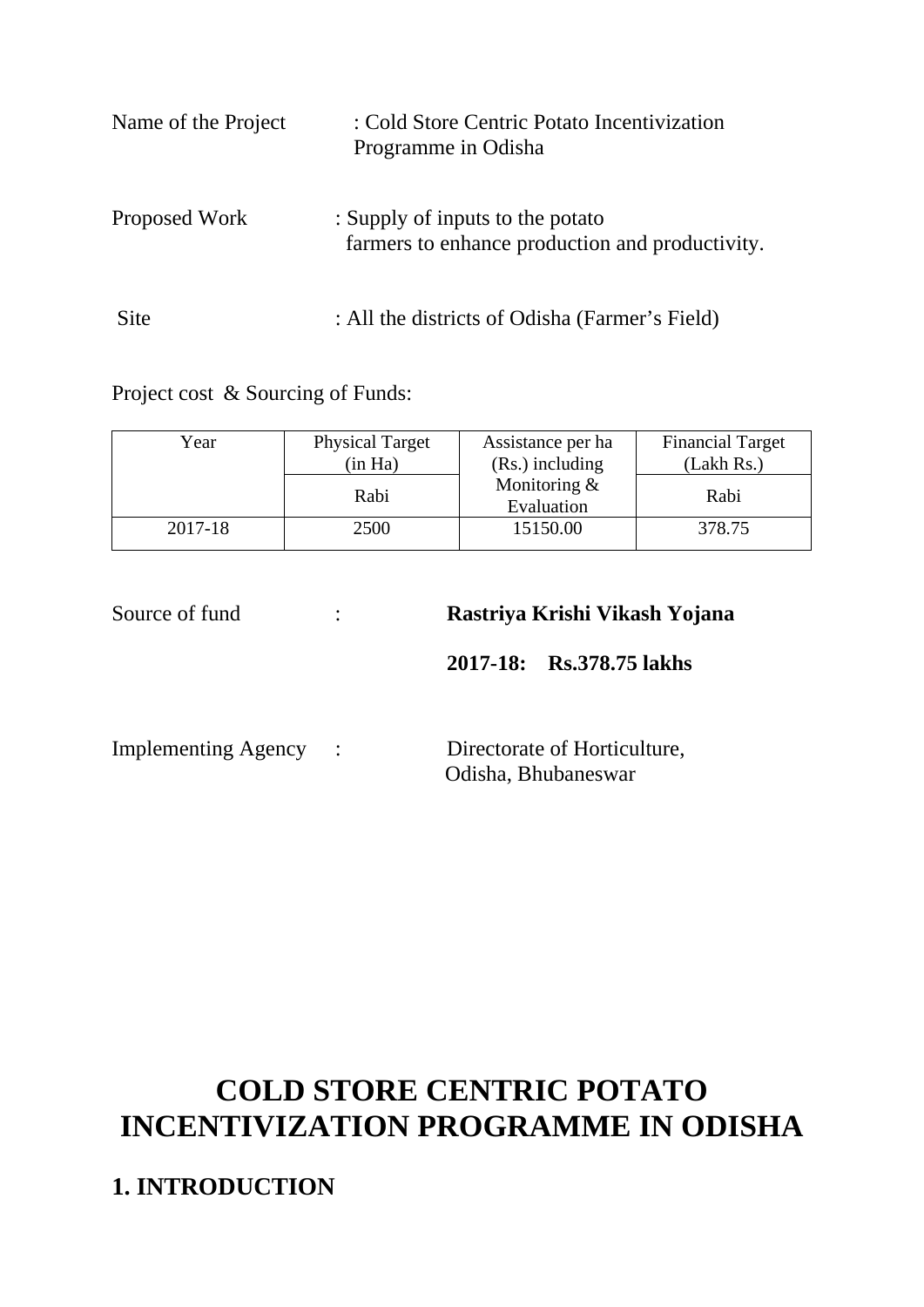Potato is one of the major vegetable crops grown in our State. Potato is being cultivated over about 15000 ha with production of about 2.5 lakh MTs per annum. The productivity of potato in Odisha is 16.48 MT/ha which is below the all India average of 22.76 MT/ha. Potato is one of the major constituents of daily diet in Odisha and its annual requirement is 10.21 lakh MTs at present as per latest NSSO survey. Odisha produces about 20% of its own requirement of potato annually. Most of the State's potato needs are met by import from neighbouring states like West Bengal. In past couple of years, due to circumstances beyond control of State Administration, acute shortage of supply has been occurring from time to time in Odisha resulting in retail prices reaching up to Rs.40-50 per Kg.

In order to combat the situation and to bring in self sufficiency in potato production, storage and distribution over next 3 years, Government in Food Supplies & Consumer Welfare Department after obtaining orders of Hon'ble Chief Minister, Odisha, constituted a Task Force vide Order No. M.I. (T) 1-62/14- 13659 dt. 19.08.2014.

The soil and climatic conditions of few districts of Odisha are very much suitable for growing of potato where as other districts can also take up potato cultivation. Although potato is being produced in our state during rabi, most of the potatoes are being sold to middlemen and transported to other states.

Potato is cultivated throughout the state during *rabi* season and as monsoon potato during *kharif* in hilly tracts of Koraput and Kandhamal since last few years with high degree of success. Major potato growing districts of Odisha are Puri, Cuttack, Kandhamal, Mayurbhanj, Balasore, Sambalpur and Koraput. July-November and November-March are the potato growing seasons of the State.

The district wise requirement of ware potatoes based on population as estimated by CS & CW Department is as follows:

|     | POTATO REQUIREMENT IN ODISHA |            |               |             |                 |
|-----|------------------------------|------------|---------------|-------------|-----------------|
| SI. | District                     | Total      | Rate of Rural | Rate of     | Total           |
| No. |                              | Population | Consumption   | Urban       | Consumption     |
|     |                              | (2011)     | p.a. (Kg)     | Consumption | $p.a.$ (in MT.) |
|     |                              |            |               | p.a. (Kg)   | 2017-18         |
|     |                              |            |               |             |                 |
|     |                              |            |               |             |                 |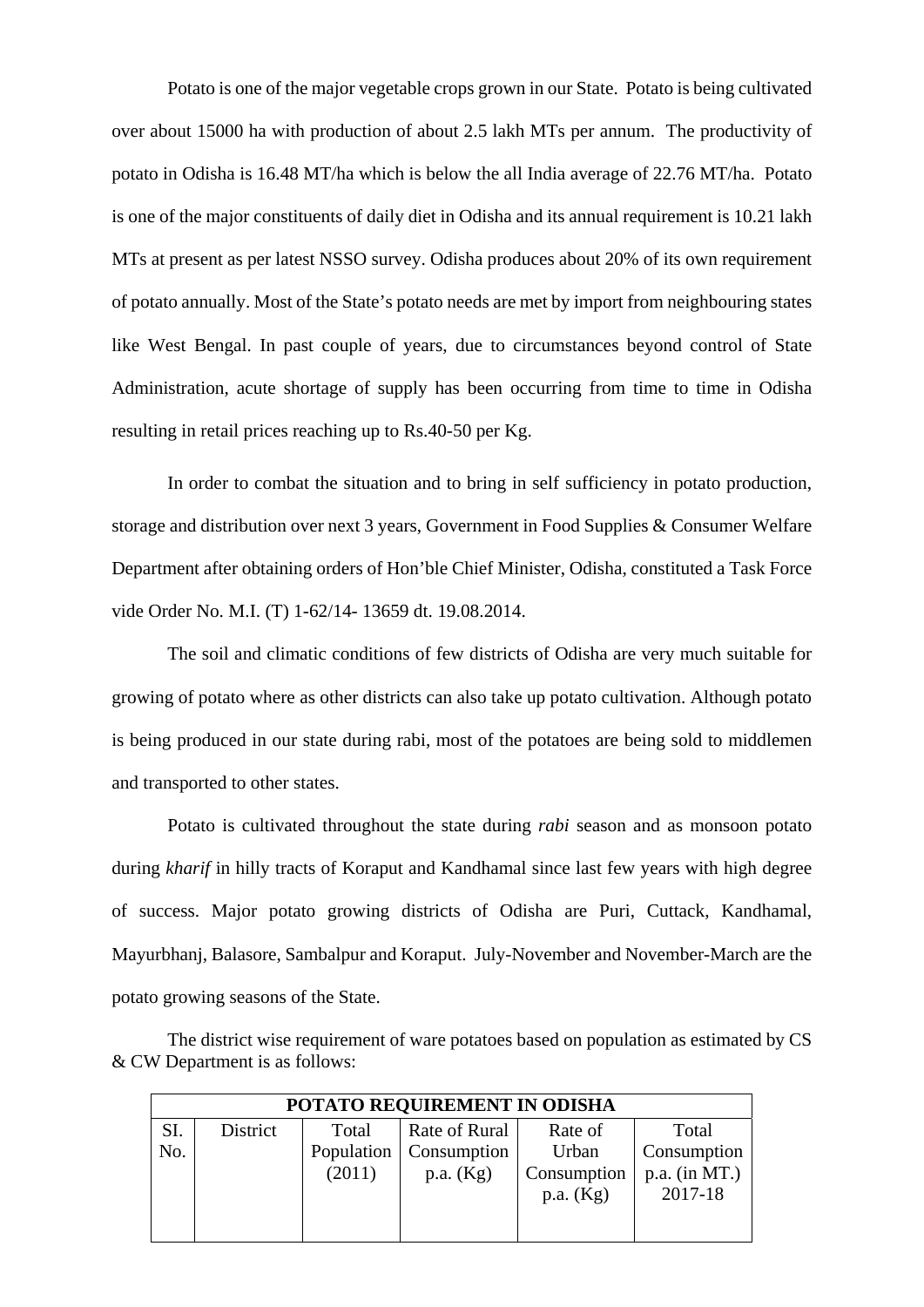| $\mathbf{1}$   | Angul                              | 1271703  | 24.48 | 23.58 | 32416.50   |
|----------------|------------------------------------|----------|-------|-------|------------|
| $\overline{2}$ | <b>Balasore</b>                    | 2317419  | 24.48 | 23.58 | 59188.45   |
| 3              | Bargarh                            | 1478833  | 24.48 | 23.58 | 37781.50   |
| $\overline{4}$ | <b>Bhadrak</b>                     | 1506522  | 24.48 | 23.58 | 38457.56   |
| 5              | Bolangir                           | 1648574  | 24.48 | 23.58 | 42089.54   |
| 6              | <b>Boudh</b>                       | 439917   | 24.48 | 23.58 | 11261.80   |
| $\tau$         | Cuttack                            | 2618708  | 24.48 | 23.58 | 66463.27   |
| 8              | Deogarh                            | 312164   | 24.48 | 23.58 | 7983.95    |
| 9              | Dhenkanal                          | 1192948  | 24.48 | 23.58 | 30480.99   |
| 10             | Gajapati                           | 575880   | 24.48 | 23.58 | 14701.16   |
| 11             | Ganjam                             | 3520151  | 24.48 | 23.58 | 89546.75   |
| 12             | J.S.Pur                            | 1136604  | 24.48 | 23.58 | 29037.39   |
| 13             | Jajapur                            | 1826275  | 24.48 | 23.58 | 46705.03   |
| 14             | Jharsuguda                         | 579499   | 24.48 | 23.58 | 14642.52   |
| 15             | Kalahandi                          | 1573054  | 24.48 | 23.58 | 40223.87   |
| 16             | Kandhamal                          | 731952   | 24.48 | 23.58 | 18701.87   |
| 17             | Kendrapara                         | 1439891  | 24.48 | 23.58 | 36845.27   |
| 18             | Keonjhar                           | 1802777  | 24.48 | 23.58 | 45991.12   |
| 19             | Khariar                            | 606490   | 24.48 | 23.58 | 15520.55   |
| 20             | Khurda                             | 2246341  | 24.48 | 23.58 | 56585.45   |
| 21             | Koraput                            | 1376934  | 24.48 | 23.58 | 35097.08   |
| 22             | Malkangiri                         | 612727   | 24.48 | 23.58 | 15666.50   |
| 23             | Mayurbhanj                         | 2513895  | 24.48 | 23.58 | 64283.62   |
| 24             | N.W.Pur                            | 1218762  | 24.48 | 23.58 | 31170.79   |
| 25             | Nayagarh                           | 962215   | 24.48 | 23.58 | 24599.52   |
| 26             | Puri                               | 1697983  | 24.48 | 23.58 | 43292.19   |
| 27             | Rayagada                           | 961959   | 24.48 | 23.58 | 24528.82   |
| 28             | Sambalpur                          | 1044410  | 24.48 | 23.58 | 26488.89   |
| 29             | Sonepur                            | 652107   | 24.48 | 23.58 | 16675.32   |
| 30             | Sundargarh                         | 2080664  | 24.48 | 23.58 | 52659.41   |
|                | <b>Total</b>                       | 41947358 |       |       | 1069086.69 |
|                | Source: CS & CW Department, Odisha |          |       |       |            |

The Task Force submitted its report on 27.12.2014 and the approval of the same has been communicated vide Food Supplies and Consumer Welfare Department Notification No: 2051 dt. 29.11.2015 with an instruction to take necessary follow up action.

#### **Objectives**

The basic objectives of the incentivization programme are as follows:-

- \* The incentive assistance would be provided on crop coverage basis by farmers.
- This would promote use of good quality seeds.
- To acquaint the farmers with Good Agricultural Practices (GAP), Integrated Nutrient Management (INM), Integrated Pest Management (IPM), mechanisation, harvesting and post-harvest management of potato.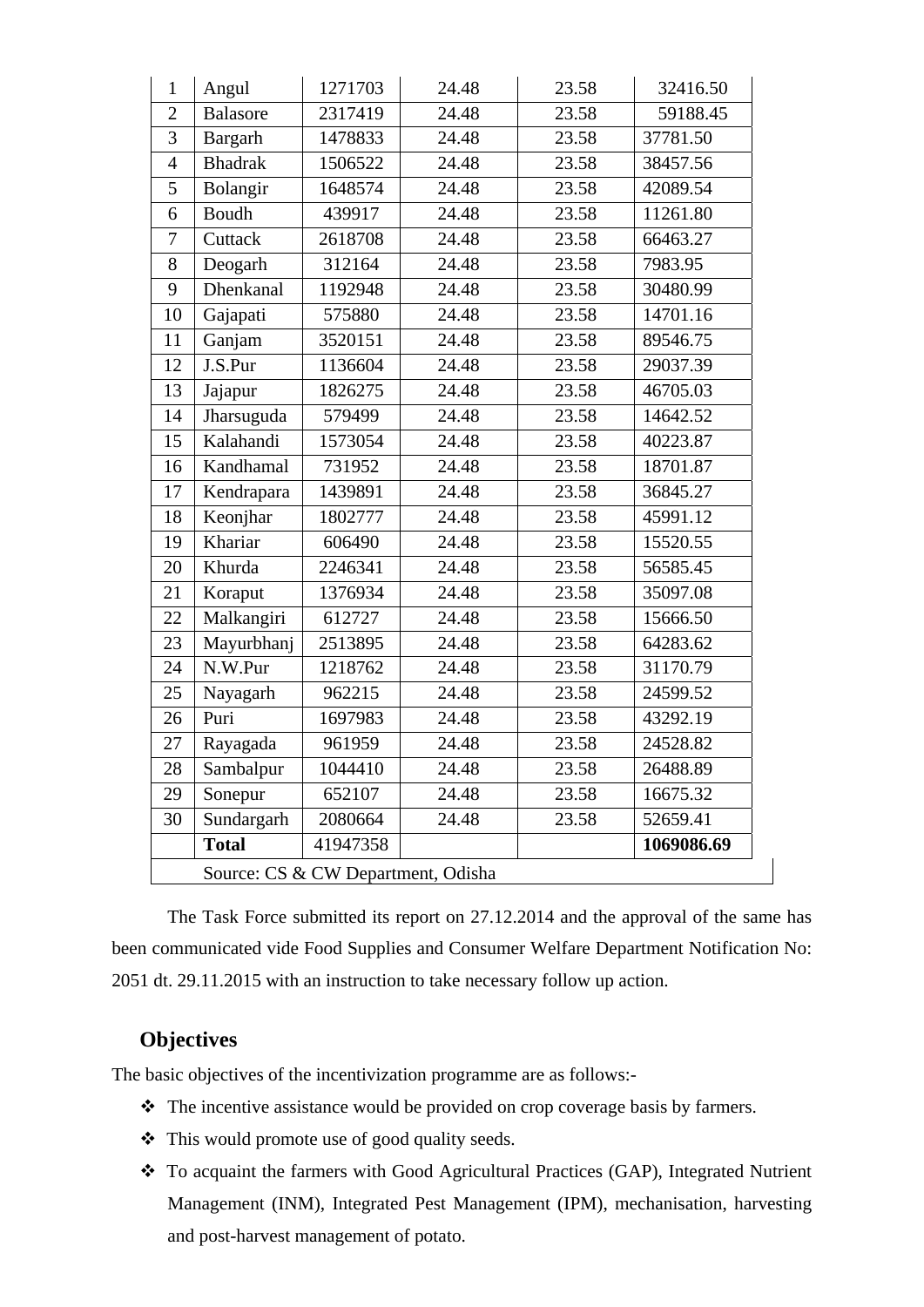- $\div$  To utilize the capacity of the functional cold storages in the State.
- To promote cluster production of potato and link the clusters to cold stores.
- $\bullet$  To increase the income of the farmers out of potato cultivation by proper guidance and support.
- \* To create buffer stock inside the State and to stabilize market price.

#### **Funding and Monitoring**

\*The expenditure will be made out of RKVY (100% assistance).

\* One farmer would get incentive assistance for one year and upto one hectare only.

\* The programme will be monitored by Directorate of Horticulture.

| Year    | <b>Physical Target</b> | Assistance per ha                | <b>Financial Target</b> |
|---------|------------------------|----------------------------------|-------------------------|
|         | (in Ha)                | $(Rs.)$ including                | (Lakh Rs.)              |
|         |                        | engagement of                    |                         |
|         | Rabi                   | facilitator and<br>Contingencies | Rabi                    |
| 2017-18 | 2500                   | 15150.00                         | 378.75                  |

• Financial target includes 1% of engagement of facilitator and Contingencies charges above the assistance.

#### **Potato varieties**

 The most widely acceptable varieties in Odisha are K.Jyoti and K.Lalima. Now the K. Surya is gaining popularity due to its early maturity, heat tolerance, high yielding, producing high marketable and processing grade tubers.

| Group  | Duration (days) | Variety                                            |
|--------|-----------------|----------------------------------------------------|
| Early  | 70-80           | K.Chandramukhi, K.Ashoka, K.Surya                  |
| Medium | 85-95           | K.Jyoti, K.Pukhraj, K.Badshah, K.Sutlej, K.Lalima, |
|        |                 | K.Arun, K. Chipsona-1, K.Chipsona-3, K. Pushkar,   |
|        |                 | K. Frysona                                         |
| Late   | >100            | K. Sindhuri                                        |

#### **Potato seasons**

 The main growing season of potato in Odisha ranges from November to February *i.e.* in *rabi*. In very few pockets in Kandhamal and Koraput, the crop is grown in *Kharif* under hilly slopes where planting starts from June/July coinciding with onset of rain. The potato seasons can be divided to

- a. Kharif /Late Kharif
- b. Rabi

### **2. MODALITIES OF IMPLEMENTATION**

#### **Procurement of seeds**

- Advertisement should be made for agency, source of seed potatoes, quantity available, variety, type of seed, rate and operating district.
- $\triangle$  District wise supplier has to be selected. If no supplier applied for a district, the suppliers of nearby districts will be allowed to sale in that district.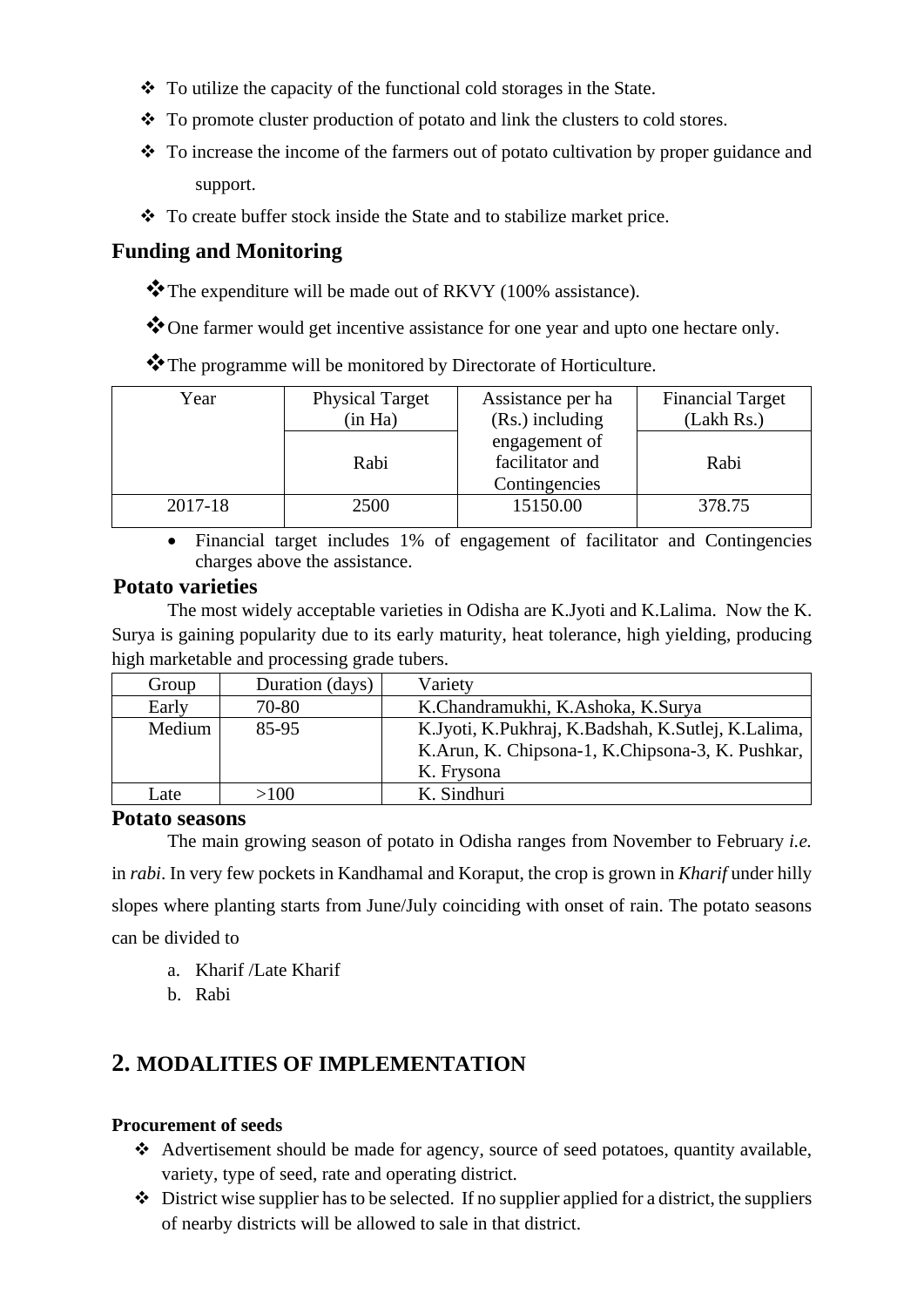- Cold store owners (or persons with valid agreement with cold store owner upto December, 2017 or more) inside Odisha having agreement with seed producers outside state and with buy back arrangement with farmers will also be able to sale seed potatoes.
- $\triangle$  The supplier should be a potato seed producer having certification in his name.
- Tissue Culture raised seed potato suppliers should have own DBT accreditated TC laboratory or submit authentic document of receipt of parent seed stock from a DBT accreditated TC Laboratory.

#### **Eligibility of Cold Store owner**

- Running cold store owners inside Odisha.
- Persons with valid agreement with running cold store owner upto December, 2017 or more inside Odisha.
- $\div$  Cold stores under construction and likely to be completed by 1<sup>st</sup> March, 2018 inside Odisha. Such cold store owners should give an undertaking that they will install the cold store by 1<sup>st</sup> March, 2018.
- $\div$  He / She should have agreement with seed producers outside state for procurement of seed potatoes.
- He should have buy back arrangement with farmers / agreed to make buy back of seed potatoes.
- $\div$  He will give an undertaking that he will procure at least 75% of the potatoes to be produced (Maximum production of 20MT/Ha) by the farmers to whom he has supplied the seed potatoes.
- $\div$  Each cold store can sale seed potatoes up to 1400 quintals per 1000 MT capacity of the cold store to cover 70 ha area in his catchment area.
- $\div$  He will deposit Rs.5.00 lakhs as caution money, which will be returned after March, 2018 in case no complaint received or violation of any preconditions.
- $\triangleleft$  He will agree to bear the verification cost of the seed source and stock.

#### **Seed quality maintenance**

- A Technical Committee has to be formed at district level for verification of the stock with the following members:
	- o DDH / ADH of the district
	- o DDA / DAO of the district
	- o Scientist from KVK
- \* The Committee will verify the stock at source or after arrival in the district.
- The AHO will verify the stock at block level.
- The Technical Committee will also make surprise check of the seed stores.

#### **Seed Cost**

- $\triangleleft$  The cold store owner / agencies have to sell their seed potatoes at their offered price.
- $\triangle$  The agencies have to display the cost of seed potatoes in their sale counters in a visible place duly signed by the DDH / ADH.

#### **Target**

- The DDH / ADH will be given district target for Government sponsored programme. He has to indicate the block target to the AHO / HO in charge of the blocks.
- Exceeding of target should be done only after approval of Director of Horticulture.

#### **The process**

 Advertisement will be made by Director of Horticulture for registration of farmers and empanelment of seed suppliers.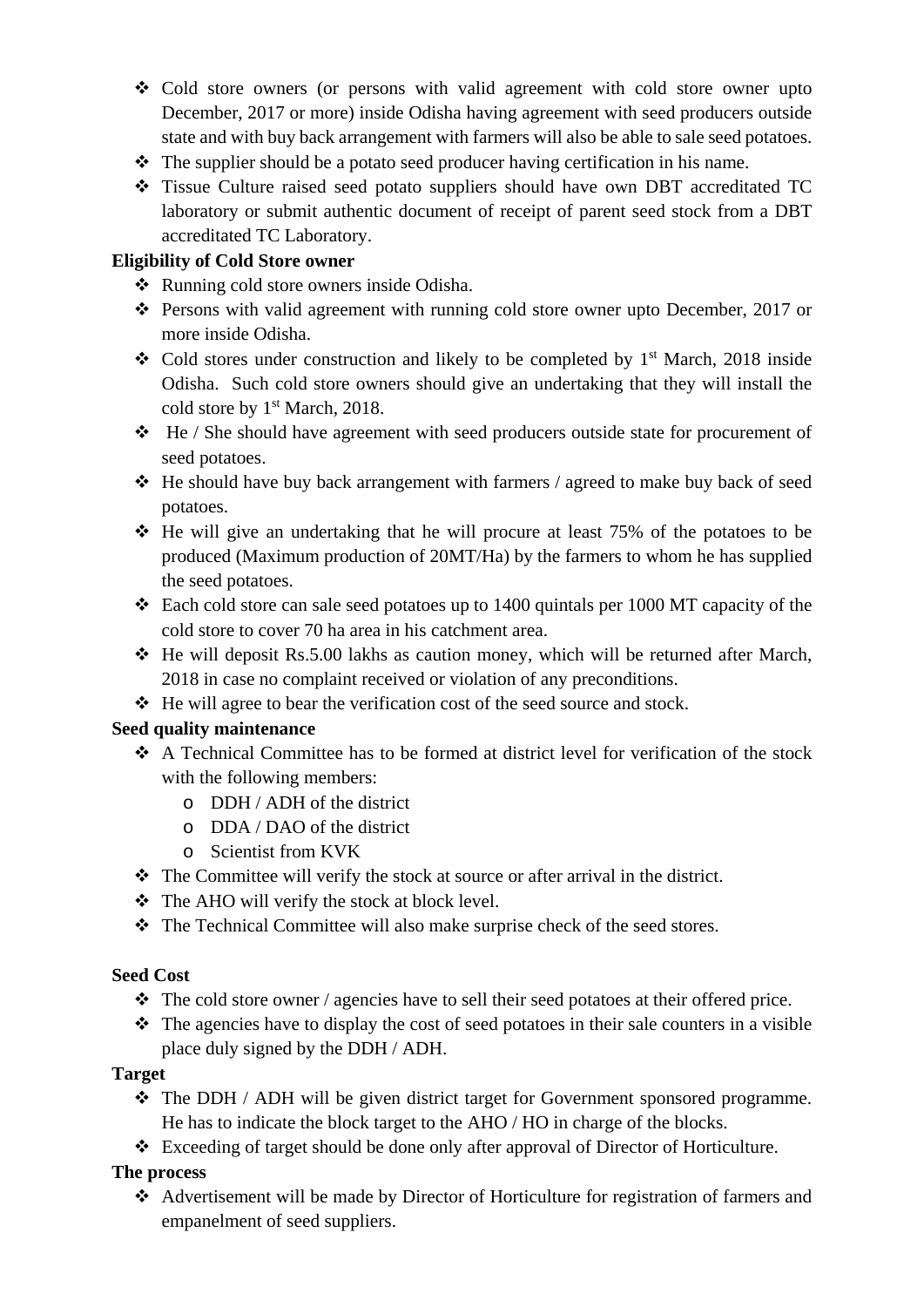- The farmer has to register at DDH/ADH/AHO Office indicating area coverage and requirement of seed potatoes.
- The AHO /HO has to maintain a register of farmers of his block.
- Any farmer having own land (or ancestral) / tenant can get the benefit under the programme. However in case of tenant farmer a written permission from the land owner / PRI member regarding tenancy has to be furnished by the farmer.
- $\triangle$  This process should be completed by the month of September.
- $\cdot \cdot$  Verification of seed source has to be completed by 15<sup>th</sup> October, 2018.
- A farmer can avail subsidy for a minimum of 0.1 ha to maximum of 2.0 ha. Small plot adjacent to large patches can also be accommodated.
- $\triangle$  The same beneficiary over same plot of land should not be allowed to avail the subsidy for next 2 years.
- $\cdot \cdot$  The list of seed suppliers of the district and cost of seed potatoes has to be displayed in the Office of the DDH/ADH/AHO in a visible location.
- $\triangle$  The AHO has to send a list of registered farmers along with quantity of seed materials to be purchased to the seed supplier.
- The farmer has to procure the seed potatoes from among the approved seed suppliers and variety as per his choice with proper acknowledgement.
- The farmer has to complete the planting of the seed potatoes and apply for release of subsidy in the specified format along with acknowledgement of seed potatoes (to ensure that good quality seed potatoes have been used), identity proof and land particulars.

#### **Role of seed supplier**

- $\triangleright$  He has to apply as per advertisement indicating variety, source, authenticity of source, quantity available, type of seed and offered price.
- $\triangleright$  He has to arrange the source verification of the stock before sell to the farmers.
- $\triangleright$  He has to give an undertaking that he will sell seed potatoes duly verified by the Technical Committee for Govt sponsored programme at approved price.
- $\triangleright$  He has to display the sell price duly approved by DDH / ADH of the district in the sell counter in a visible place from  $15<sup>th</sup>$  October to  $31<sup>st</sup>$  December.
- $\triangleright$  He has to keep seed potatoes during planting time.
- $\triangleright$  He has to maintain stock register indicating stock received, stock sold out, name of the farmer etc.
- $\triangleright$  He has to issue Money receipt for each sale of seed potatoes and obtain the signature of the farmer.
- $\triangleright$  Seed supplier is responsible for seed quality. Any complaint will be resolved by him (with compensation if any).

#### **Role of farmer**

- \* The farmer has to register his name with DDH/ADH/AHO.
- $\div$  He has to purchase the seed potatoes @15-20 quintals/ha (depending on size of seed tubers) from the authorized seed sellers / suppliers.
- $\triangle$  He has the choice to select the seed supplier.
- $\triangle$  He has to procure the seed materials with proper acknowledgement.
- $\triangleleft$  He has to plant seed potatoes and apply for release of subsidy.
- $\triangle$  He has to sign an agreement with the cold store owner to sell potatoes to the cold store owner up to 75% of his production potential (@20 MT/ha) @20% of the seed cost.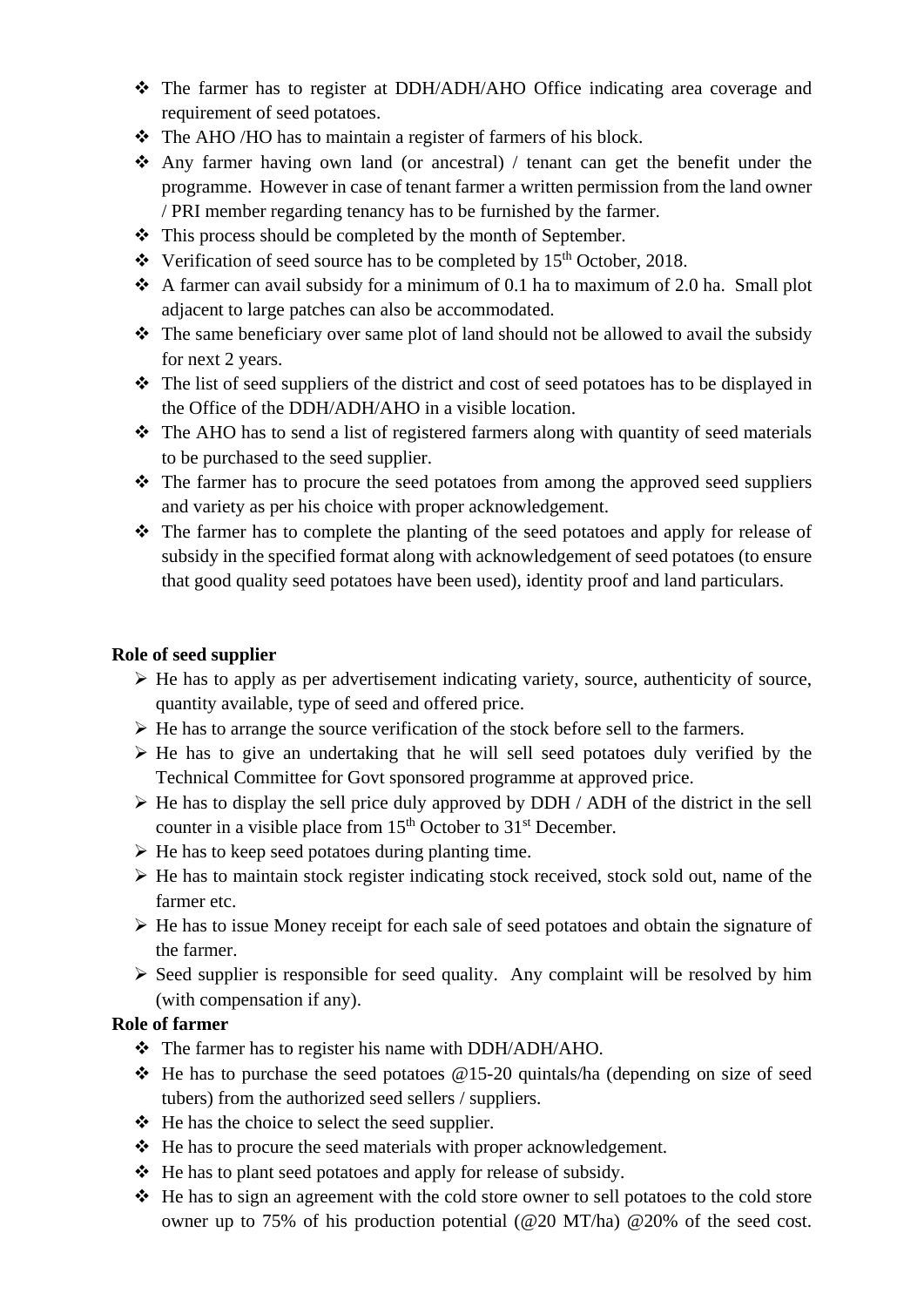However, he has the option to sell outside, but he has to inform the cold store owner in written by end of February.

#### **Role of cold store owner**

- $\triangleleft$ . He has to apply as per advertisement for seed supply along with necessary enclosures.
- $\triangleleft$  He has to make agreement with one or more seed producers for seed supply.
- $\triangleleft$  He may convince the farmers in his catchment area / other areas for potato cultivation.
- $\triangle$  He has to verify his seed materials with the expert team.
- $\triangle$  He has to keep the stock of seeds during planting season.
- $\triangle$  He has to sale seed potatoes to the farmers and provide proper acknowledgement.
- $\triangleleft$  He has to maintain the list of farmers, quantity of seed supplied, area to be covered etc.
- $\triangleleft$  Ha has to procure ware potatoes from the farmers to whom he has supplied seed potatoes under agreement and others.

#### **Monitoring**

- $\triangleright$  The programme will be taken up in all districts of the state.
- $\triangleright$  Preference will be given for clusters and in the vicinity of cold stores.
- $\triangleright$  The DDH / ADH / AHO and field functionaries of Directorate of Horticulture have to visit the crop area and give advice on agro techniques.
- ¾ The Technical Committee can also make surprise check of the seed stores.
- $\triangleright$  The AHO / HO have to take the GPS enabled photograph after getting the application from the farmer and recommend for release of Govt assistance.
- $\triangleright$  Arrangement for trainings will be made through ATMA and KVKs.
- ¾ Selection of area and progress of work will be regularly monitored by the ADH/DDH.
- ¾ The AHO/HO in charge of Block has to visit all the patches while DDH/ADH to visit at least 50% of the patches.
- $\triangleright$  Facilitator may be engaged within the administrative charges.

#### **Fund management**

- Funds will be made available under RKVY to the DDH/ADH.
- Director of Horticulture will allocate the fund to the ADH/DDH concerned basing on the targeted area coverage.
- The farmer has to produce the acknowledgement for purchase of seed potatoes. He has also to give an undertaking that he has utilized all other required inputs in his potato crop.
- The HEW have to collect the bills for payment and deposit the same in the office of the AHO who after verification will forward to DDH/ADH. During verification the GPS reading, Khata No, Plot No, and area of the plot have to be mentioned.
- The extent of subsidy shall be limited to Rs.15, 000 per ha during 2017-18.
- The Govt assistance should be released within one month from receipt of proposal from the farmer. However he / she may verify the crop / claims and give sufficient reasons for non payment.
- The DDH / ADH will release the Govt assistance in a single phase through DBT.
- In case of credit linked proposals, the Govt assistance will be transferred to the loan account of the beneficiary maintained in the FI after getting written consent from the farmer.
- In case of convergence with other departments, the Govt assistance will be paid to the farmer / deposited with the coordinating department after getting written consent from the farmer.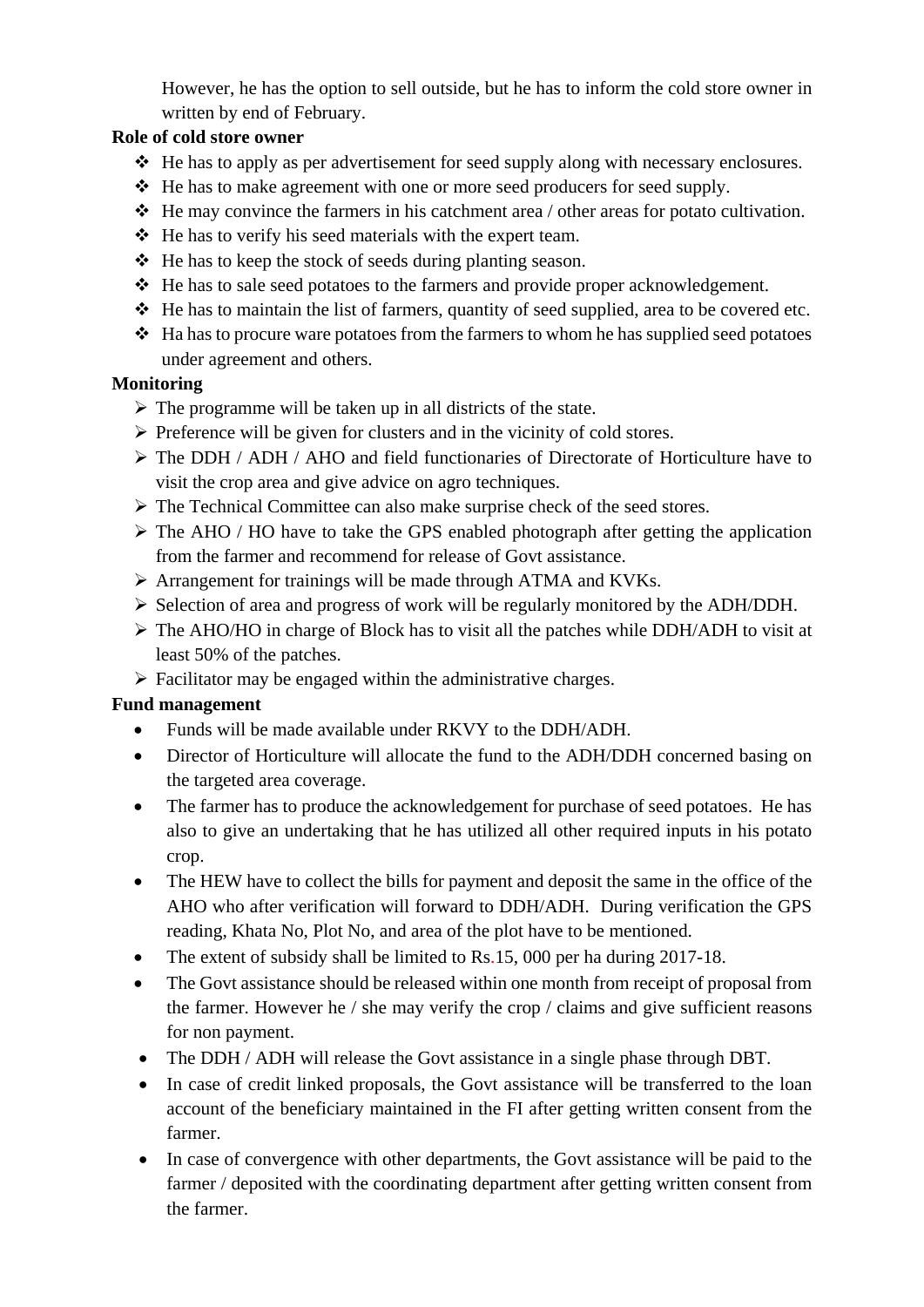- In case of seed supply through cold store owners with buy back agreement, the Govt assistance will be paid to the farmer / deposited with the cold store owner after getting written consent from the farmer.
- All payments shall be made through DBT.
- The documentation, GPS recording of cultivated areas, literature and advertisement will be met out of the monitoring and evaluation component.
- DDH /ADH have to furnish the UC on expenditure as per financial guideline.

# **3. THE PROPOSAL:**

Since about 68% of the farming community are small and marginal in the state and most of them are unable to procure seed potatoes as per their requirement due to non availability of adequate funds. Thus it has been proposed to provide assistance on material components and assist the farmers for growing potato crop in their own fields. The cost of inputs for cultivation of potato is as follows:

|                | COMPONENTS OF INPUTS IN POTATO CULTIVATION |      |                |                   |       |
|----------------|--------------------------------------------|------|----------------|-------------------|-------|
|                | Area-1 ha                                  |      | Density: 90000 |                   |       |
| SI             | Components of cost                         |      |                | Spacing:45X22.5cm |       |
| No             |                                            | Unit | <b>Nos</b>     | Rate              | Cost  |
|                | A. MATERIAL                                |      |                | (Rs.)             | (Rs.) |
| 1              | Cost of seed materials                     | Qtl  | 20             | 3000              | 60000 |
| $\overline{2}$ | Seed treating chemical@ 40g/Qtl            | g    | 800            | 0.8               | 640   |
| 3              | Manure / Compost                           | МT   | 10             | 500               | 5000  |
| 4              | Biofertilizers (Azotobactor+PSB)           | Kg   | 10             | 80                | 800   |
| 5              | Fertilizers                                |      |                |                   |       |
| 6              | Nitrogen                                   | Kg   | 120            | 12.37             | 1484  |
| 7              | Phosphorus                                 | Кg   | 60             | 47.8              | 2868  |
| 8              | Potassium                                  | Kg   | 120            | 27                | 3240  |
| 9              | Micronutrients                             | Kg   | 3              | 250               | 750   |
| 10             | PP chemicals                               | Nos  | 3              | 600               | 1800  |
| 11             | Irrigation charges                         | Hr   | 35             | 75                | 2625  |
| 12             | Miscellaneous expenses                     | LS   |                |                   | 793   |
|                | <b>SUB TOTAL - B</b>                       |      |                |                   | 80000 |

\*NPK shall not be subsidised under this programme.

It has been proposed to provide assistance per ha of potato crop coverage of 5,000 ha with assistance of Rs.15, 000 per ha during 2017-18. Further, the farmer has to bear the rest amount of material component and labour as well. The potatoes after production will be stored inside the state cold stores as well as maintenance of Buffer Stock of potato.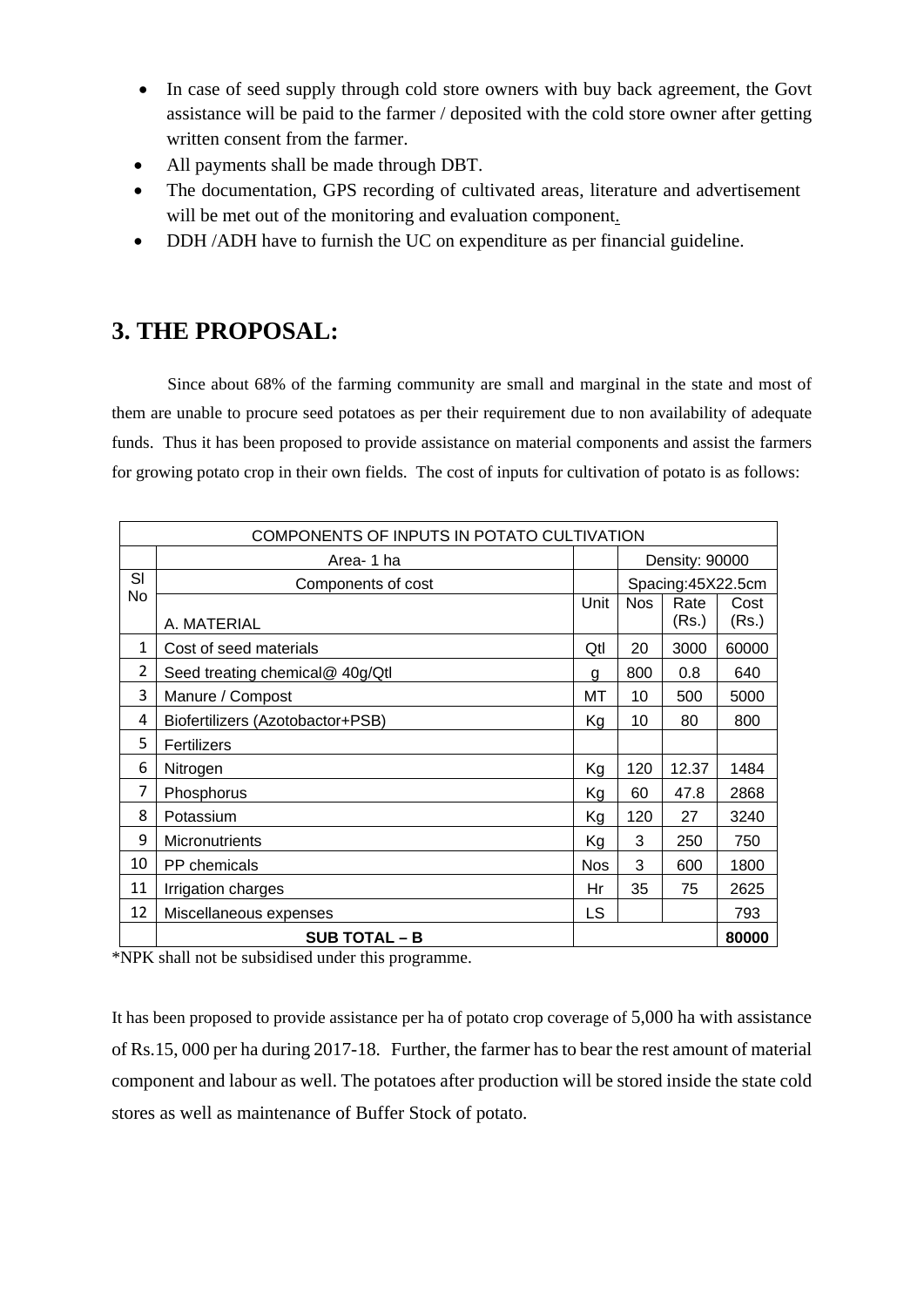| Year    | Material component of Assistance from RKVY<br>cultivation (Rs. per Ha) $\vert$ (Rs. per ha) |       | <b>Farmers</b> share<br>(Rs. per ha) |
|---------|---------------------------------------------------------------------------------------------|-------|--------------------------------------|
| 2017-18 | 80000                                                                                       | 15000 | 65000                                |

#### **The project cost is Rs.378.75 Lakhs during 2017-18 as follows:-**

| Year    | <b>Physical Target</b> | Assistance per ha            | <b>Financial Target</b> |
|---------|------------------------|------------------------------|-------------------------|
|         | (in Ha)                | (Rs.) including              | (Lakh Rs.)              |
|         | Rabi                   | Monitoring $&$<br>Evaluation | Rabi                    |
| 2017-18 | 2500                   | 15150.00                     | 378.75                  |

#### **RKVY ASSISTANCE REQUIRED:**

#### **The year wise requirement of funds under RKVY is as follows:**

| Year    | Total amount in<br>Lakh Rs. |
|---------|-----------------------------|
| 2017-18 | 378.75                      |

#### **Expected Outcome**

- Higher production of Potato.
- Productivity improvement of Potato due to use of quality seeds having higher production capacity.
- Increased income of the farmer per unit area.
- Increase the production of storable potato inside the state for creation of buffer stock.
- Mobilization of farmers to store potatoes in the cold store.
- The production of potatoes out of the crop coverage will be as follows:-

| Year    | <b>Physical Target</b><br>(Area in Ha) | Expected production<br>(MT) |
|---------|----------------------------------------|-----------------------------|
| 2017-18 | 2500                                   | 37500                       |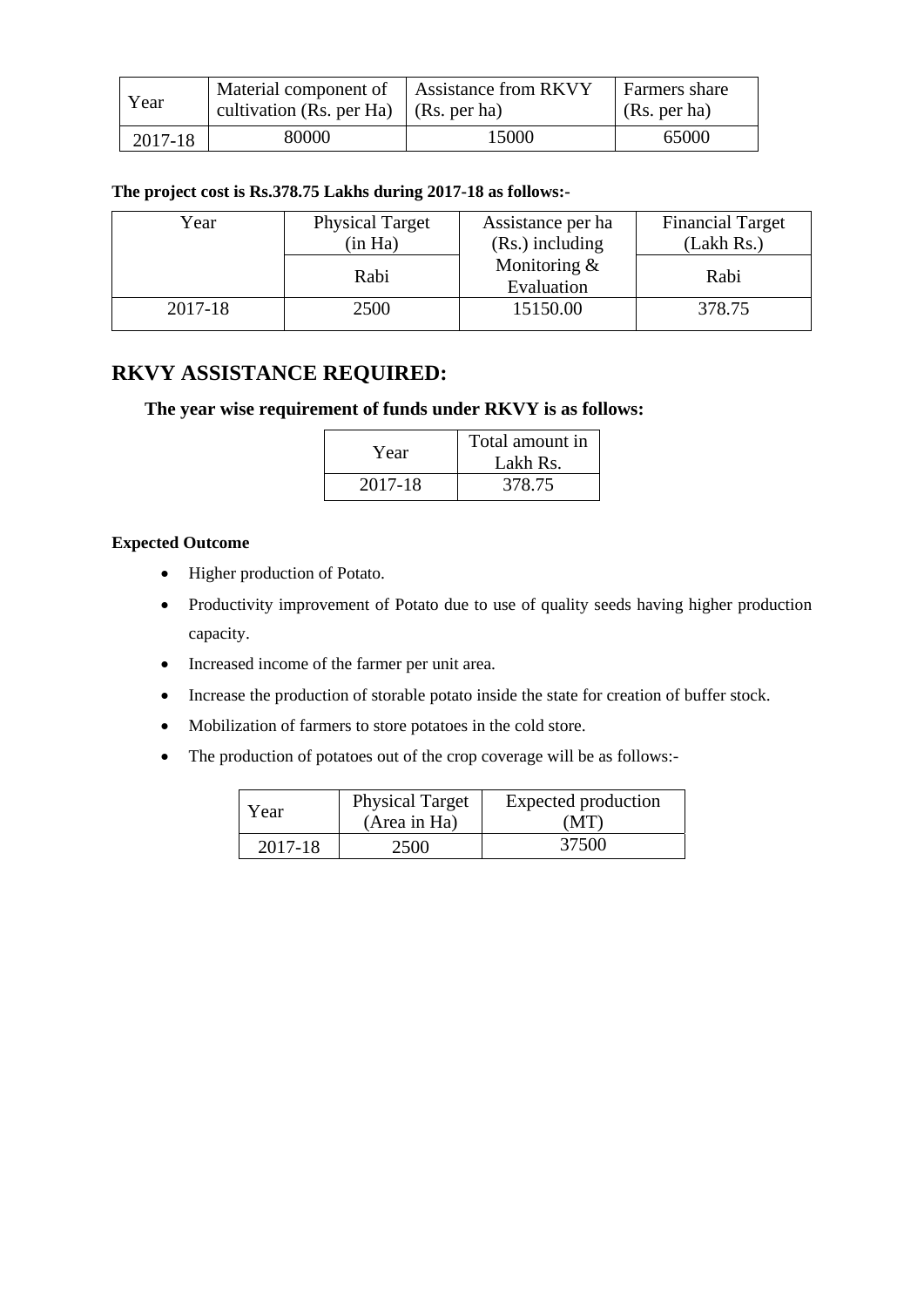**Annexure-I**

| APPLICATION FORM FOR COLD STROE CENTRIC POTATO                         |                                                                              |  |  |  |  |  |
|------------------------------------------------------------------------|------------------------------------------------------------------------------|--|--|--|--|--|
| <b>INCENTIVISATION PROGRAMME IN ODISHA DURING 2017-18</b>              |                                                                              |  |  |  |  |  |
| <b>UNDER RKVY</b><br>1. Name of the Beneficiary*<br>2. Father's Name   |                                                                              |  |  |  |  |  |
| 3. a) Village<br>c) Block                                              | $b)$ $G.P$<br>d) District                                                    |  |  |  |  |  |
| 4. a) Caste<br>b) Sex<br>5. Category<br>6. BPL status<br>No.           | SC/ST/OBC/OC<br>Male/Female<br>Small/Marginal/Other<br>BPL-Yes/ No. BPL Card |  |  |  |  |  |
| 7. Plot No<br>8. Patta/Khata No.<br>9. Bank A/c details                | : Name of the                                                                |  |  |  |  |  |
| Bank                                                                   | A/c<br><b>IFS Code</b><br>.                                                  |  |  |  |  |  |
| 10. Source of Irrigation<br>e)Open Well                                | :a)Tank b)Canal c)Lift Irrigation<br>e) Shallow BW d) Deep BW                |  |  |  |  |  |
| 11. Area to be covered in ha<br>12. Quantity of Seed Potato to be used |                                                                              |  |  |  |  |  |
| 13. Linking to (Name of the cold store):                               |                                                                              |  |  |  |  |  |

 I do here by undertake to be totally responsible for success of the potato cultivation and use the inputs in the field for potato cultivation for which subsidy is meant for.

Signature of the Farmer

HEW/Gardener HO/AHO

 Countersigned by DDH/ADH

\* In case of tenant farmer he has to produce a certificate from the PRI member / land owner.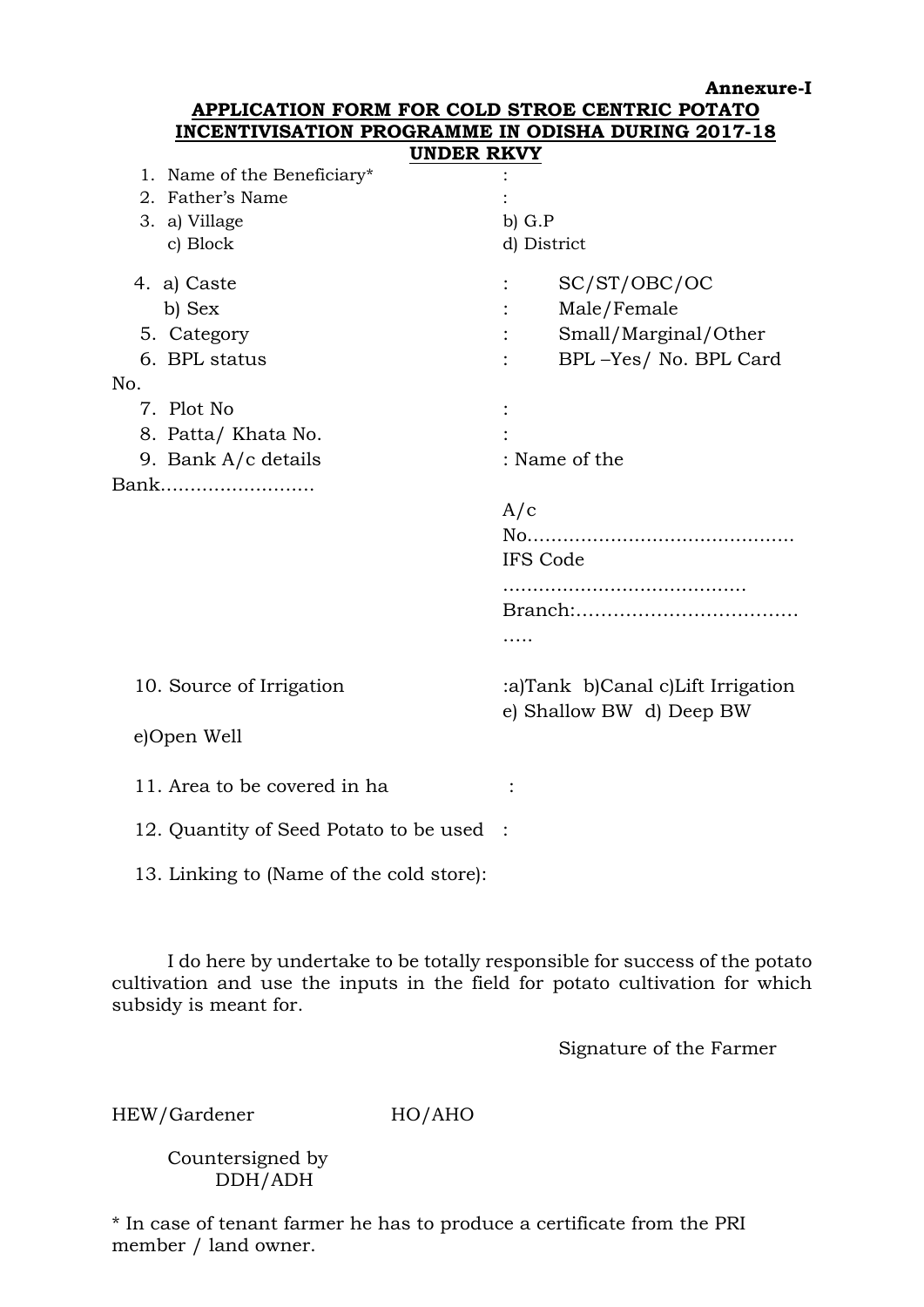|                                  | <b>Annexure-Il</b>                                   |
|----------------------------------|------------------------------------------------------|
|                                  | SUBSIDY RELEASE FORM FOR AVAILING SUBSIDY UNDER COLD |
|                                  | STROE CENTRIC POTATO INCENTIVISATION PROGRAMME IN    |
|                                  | <b>ODISHA UNDER RKVY</b>                             |
| 4. Name of the Beneficiary*      |                                                      |
| 5. Father's Name                 |                                                      |
| 6. a) Village                    | $b)$ $G.P$                                           |
| c) Block                         | d) District                                          |
| 4. a) Caste                      | SC/ST/OBC/OC                                         |
| b) Sex                           | Male/Female                                          |
| 5. Category                      | Small/Marginal/Other                                 |
| 6. BPL status                    | BPL-Yes/ No. BPL Card                                |
| No.                              |                                                      |
| 7. Plot No                       |                                                      |
| 8. Patta/Khata No.               |                                                      |
| 9. Bank $A/c$ details            | : Name of the                                        |
| Bank                             |                                                      |
|                                  | A/c                                                  |
|                                  |                                                      |
|                                  | IFS Code                                             |
|                                  |                                                      |
|                                  |                                                      |
|                                  |                                                      |
|                                  |                                                      |
| 10. Quantity of Seed Potato used |                                                      |
| 11. Area covered in ha           |                                                      |
| 12. Bill amount                  |                                                      |

 Certified that I have purchased the seed potato and inputs mentioned above at my own choice and utilized in my above mentioned plot.

#### Signature of the Farmer

#### **For Office use only**

Certified that the above farmer has cultivated potato over ……. ha as the GPS reading. The longitude of the plot is ………. and latitude is ………….. and submitted bill amount of Rs. ………… The above farmer is eligible for Rs………..

HEW/Gardener HO/AHO

 Countersigned by DDH/ADH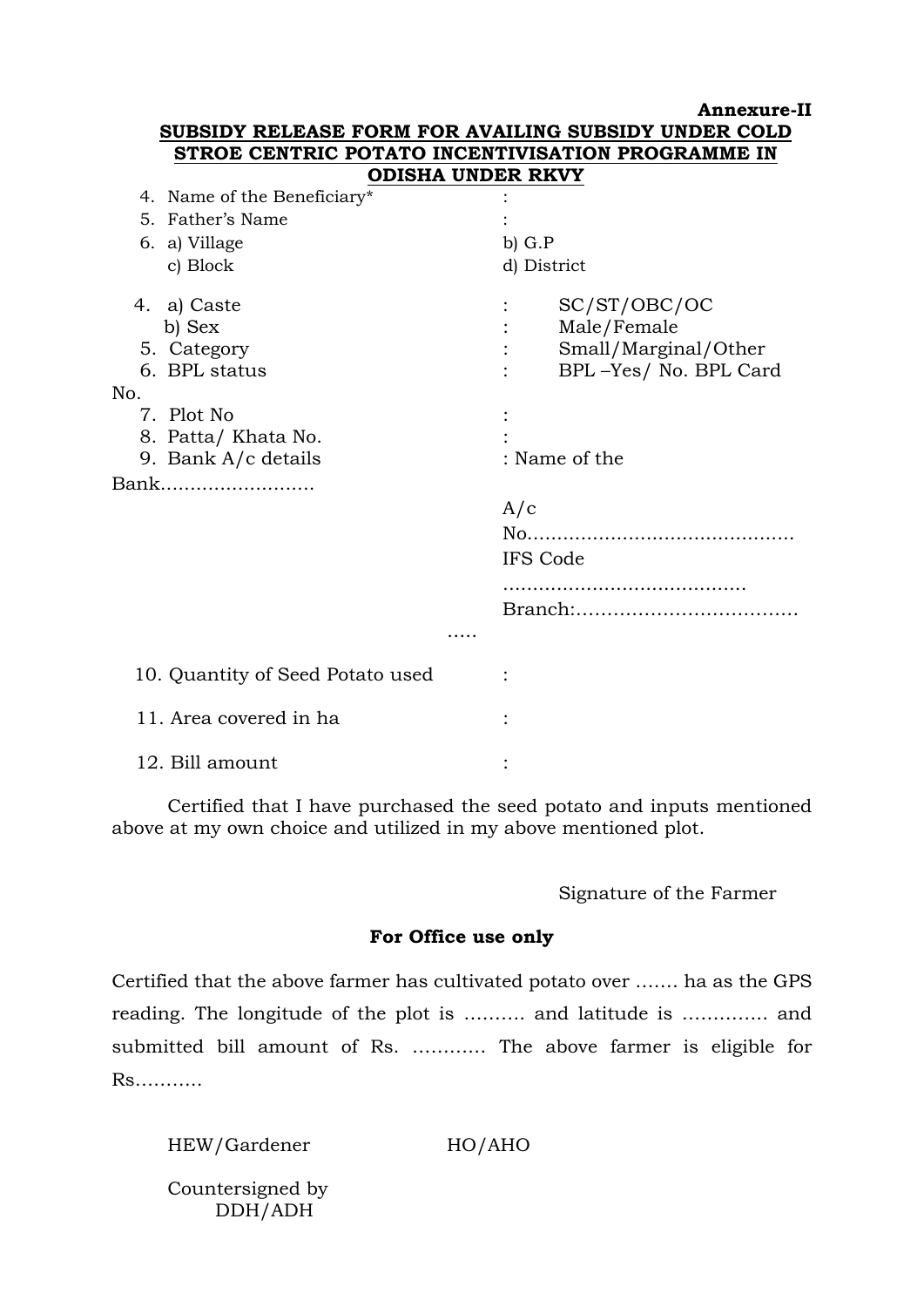| District wise target of area under cold store centric potato incentivization<br>programme under RKVY for 2017-18 and requirement of seed potatoes |                           |                                          |           |               |  |
|---------------------------------------------------------------------------------------------------------------------------------------------------|---------------------------|------------------------------------------|-----------|---------------|--|
| Sl. No.                                                                                                                                           | Name of the               | Name of the ADH/DDH                      | Area      | Seed Quantity |  |
|                                                                                                                                                   | District                  |                                          | (Ha)      | (MT)          |  |
| $\mathbf{1}$                                                                                                                                      |                           | <b>DDH</b> Angul                         | 25        | 50            |  |
| $\overline{c}$                                                                                                                                    |                           | <b>ADH</b> Athamalik                     | 20        | 40            |  |
| 3                                                                                                                                                 |                           | <b>ADH</b> Talcher                       | 5         | 10            |  |
| $\overline{4}$                                                                                                                                    | Angul                     | <b>ADH</b> Palahara                      | 10        | 20            |  |
| $\mathfrak s$                                                                                                                                     |                           | <b>DDH</b> Balasore                      | 50        | 100           |  |
| 6                                                                                                                                                 | <b>Balasore</b>           | <b>ADH Nilagiri</b>                      | 20        | 40            |  |
| $\overline{7}$                                                                                                                                    |                           | <b>ADH</b> Baragarh                      | 30        | 60            |  |
| 8                                                                                                                                                 | Baragarh                  | <b>ADH</b> Padmapur                      | 10        | 20            |  |
| 9                                                                                                                                                 | <b>Bhadrak</b>            | <b>ADH</b> Bhadrak                       | 15        | 30            |  |
| 10                                                                                                                                                |                           | <b>DDH</b> Bolangir                      | 50        | 100           |  |
| 11                                                                                                                                                |                           | <b>ADH</b> Titlagarh                     | 20        | 40            |  |
| 12                                                                                                                                                | Bolangir                  | <b>ADH</b> Patnagarh                     | 15        | 30            |  |
| 13                                                                                                                                                | Boudh                     | <b>ADH</b> Boudh                         | 125       | 250           |  |
| 14                                                                                                                                                |                           | <b>ADH Cuttack</b>                       | 100       | 200           |  |
| 15                                                                                                                                                |                           | <b>ADH</b> Banki                         | 25        | 50            |  |
| 16                                                                                                                                                | Cuttack                   | <b>ADH</b> Athagarh                      | 100       | 200           |  |
| 17                                                                                                                                                | Deogarh                   | <b>ADH</b> Deogarh                       | 25        | 50            |  |
| 18                                                                                                                                                |                           | <b>DDH</b> Dhenkanal                     | 25        | 50            |  |
| 19                                                                                                                                                |                           | ADH Kamakhyanagar                        | 25        | 50            |  |
| 20                                                                                                                                                | Dhenkanal                 | <b>ADH Hindol</b>                        | 15        | 30            |  |
| 21                                                                                                                                                | Gajapati                  | DDH Gajapati                             | 10        | 20            |  |
| 22                                                                                                                                                |                           | DDH Ganjam                               | 70        | 140           |  |
| 23                                                                                                                                                |                           | <b>ADH</b> Chatrapur                     | 25        | 50            |  |
| 24                                                                                                                                                |                           | <b>ADH</b> Bhanjanagar                   | 25        | 50            |  |
| 25                                                                                                                                                | Ganjam<br>Jagatsinghpur   | <b>ADH</b> Jagatsinghpur                 |           |               |  |
| 26                                                                                                                                                | Jajpur                    | <b>ADH</b> Jajpur                        | 10        | 20            |  |
| 27                                                                                                                                                | Jharsuguda                | <b>ADH</b> Jharsuguda                    | 30<br>20  | 60<br>40      |  |
| 28                                                                                                                                                |                           | DDH Kalahandi                            | 15        | 30            |  |
| 29                                                                                                                                                |                           | <b>ADH</b> Dharmagarh                    |           |               |  |
| 30                                                                                                                                                | Kalahandi                 | <b>DDH</b> Kandhamal                     | 10<br>35  | 20<br>70      |  |
| 31                                                                                                                                                |                           | <b>ADH</b> Baliguda                      |           |               |  |
| 32                                                                                                                                                | Kandhamal<br>Kendrapara   | ADH Kendrapada                           | 75<br>60  | 150<br>120    |  |
| 33                                                                                                                                                |                           | <b>DDH</b> Keonjhar                      | 50        | 100           |  |
| 34                                                                                                                                                |                           | <b>ADH</b> Anandpur                      | 15        |               |  |
| 35                                                                                                                                                |                           |                                          |           | 30            |  |
| 36                                                                                                                                                | Keonjhar                  | <b>ADH</b> Champua<br><b>ADH Khurda</b>  | 10<br>25  | 20<br>50      |  |
| 37                                                                                                                                                | Khurda                    | <b>ADH</b> Bhubaneswar                   | 20        | 40            |  |
| 38                                                                                                                                                |                           |                                          | 300       |               |  |
| 39                                                                                                                                                |                           | <b>DDH</b> Koraput<br><b>ADH</b> Jeypore | 50        | 600<br>100    |  |
| 40                                                                                                                                                | Koraput<br>Malkangiri     | DDH Malkangiri                           | 25        | 50            |  |
| 41                                                                                                                                                |                           | DDH Mayurbhanj                           |           |               |  |
| 42                                                                                                                                                |                           | <b>ADH</b> Rairangpur                    | 100<br>50 | 200<br>100    |  |
| 43                                                                                                                                                |                           | <b>ADH</b> Kaptipada                     |           |               |  |
| 44                                                                                                                                                |                           | ADH Panchapir(Karnajia)                  | 50<br>50  | 100           |  |
| 45                                                                                                                                                | Mayurbhanj<br>Nawarangpur | <b>DDH</b> Nawarnagpur                   | 50        | 100           |  |
| 46                                                                                                                                                | Nayagarh                  | DDH Nayagarh                             |           | 100           |  |
| 47                                                                                                                                                |                           | <b>ADH</b> Nuapada                       | 40<br>25  | 80            |  |
| 48                                                                                                                                                | Nuapara                   | DDH Puri                                 |           | 50            |  |
| 49                                                                                                                                                | Puri                      | DDH Rayagada                             | 75        | 150           |  |
|                                                                                                                                                   |                           |                                          | 75        | 150           |  |
| 50                                                                                                                                                | Rayagada                  | <b>ADH</b> Gunupur                       | 35        | 70            |  |
| 51                                                                                                                                                |                           | <b>DDH</b> Sambalpur                     | 25        | 50            |  |
| 52                                                                                                                                                |                           | <b>ADH</b> Kuchinda                      | 35        | 70            |  |
| 53                                                                                                                                                | Sambalpur                 | <b>ADH Rairakhol</b>                     | 25        | 50            |  |